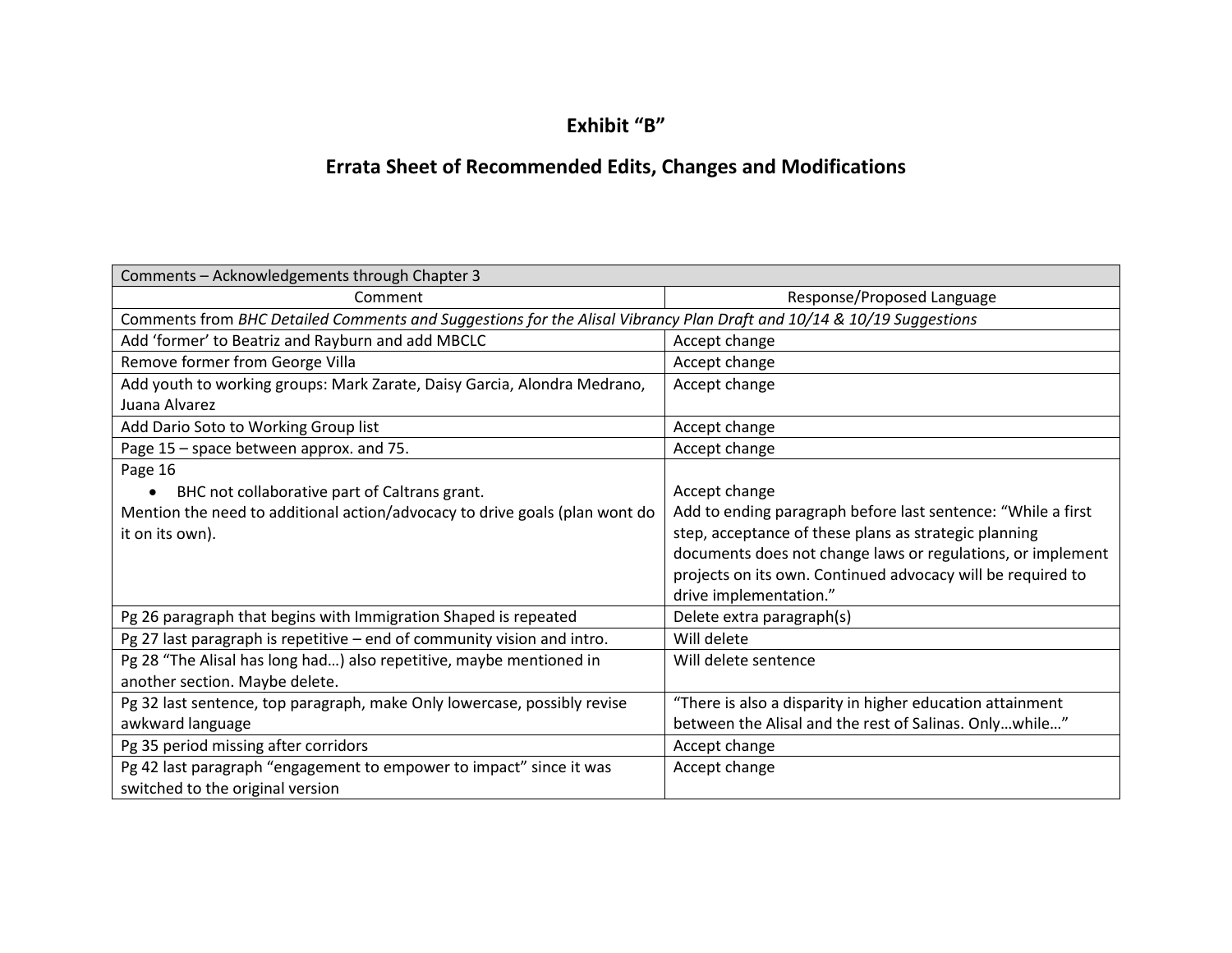| Pg 43 Correction on credit of spectrum. It should read developed by Action  | Accept change        |
|-----------------------------------------------------------------------------|----------------------|
| Council of Monterey County and Facilitating Power building on version       |                      |
| Pg 46, sidebar findings -to- the                                            | Accept change        |
| Pg 52 BHC ask - remove last sentence in first paragraph ("Additionally, BHC | Will remove sentence |
| sent additional emails to their networks to update constituents about the   |                      |
| process and invite them to upcoming planning events"). Don't think it's     |                      |
| necessary                                                                   |                      |

| Comments - Chapter 4: Land Use and Urban Design                                                                      |                                                               |
|----------------------------------------------------------------------------------------------------------------------|---------------------------------------------------------------|
| Comment                                                                                                              | Response/Proposed Language                                    |
| Comments from BHC AVP Draft Plan Comment Letter                                                                      |                                                               |
| Parking enforcement can help alleviate housing concerns but it should                                                | We agree that education and engagement are critical.          |
| definitely be paired with education and community engagement to ensure                                               | Compliance is always the preferred outcome. With any kind of  |
| there are no negative impacts on low-income families. (BHC Letter Page 3)                                            | code enforcement, the City cannot guarantee there will be no  |
|                                                                                                                      | negative impacts, but will always strive to minimize the      |
|                                                                                                                      | instances in which they occur.                                |
| Comments from BHC Detailed Comments and Suggestions for the Alisal Vibrancy Plan Draft and 10/14 & 10/19 Suggestions |                                                               |
| Pg 63 Delete "the" before Alisal's neighborhoods.                                                                    | Accept change                                                 |
| Pg 78 LU 2.2 - to "look"                                                                                             | Accept change                                                 |
| Pg 83 Perhaps it would be good to add something about the City not being a                                           | Add: "The City is not a housing developer and cannot initiate |
| housing developer.                                                                                                   | the development of housing on property it does not own. Its   |
|                                                                                                                      | role is to remove barriers to development and create          |
|                                                                                                                      | incentives for housing on private property."                  |
| Pg 94 LU 4.2- Delete "that" after transfer station                                                                   | Accept change                                                 |
| Pg 97 #3 "and" also                                                                                                  | Accept change                                                 |
| Pg 100 Formatting looks awkward                                                                                      | Will correct formatting under Goal 6                          |
| Pg 126 Last paragraph "act" as one                                                                                   | Accept change                                                 |

| Comments – Chapter 5: Housing and Neighborhoods |                            |
|-------------------------------------------------|----------------------------|
| Comment                                         | Response/Proposed Language |
| Comments from BHC AVP Draft Plan Comment Letter |                            |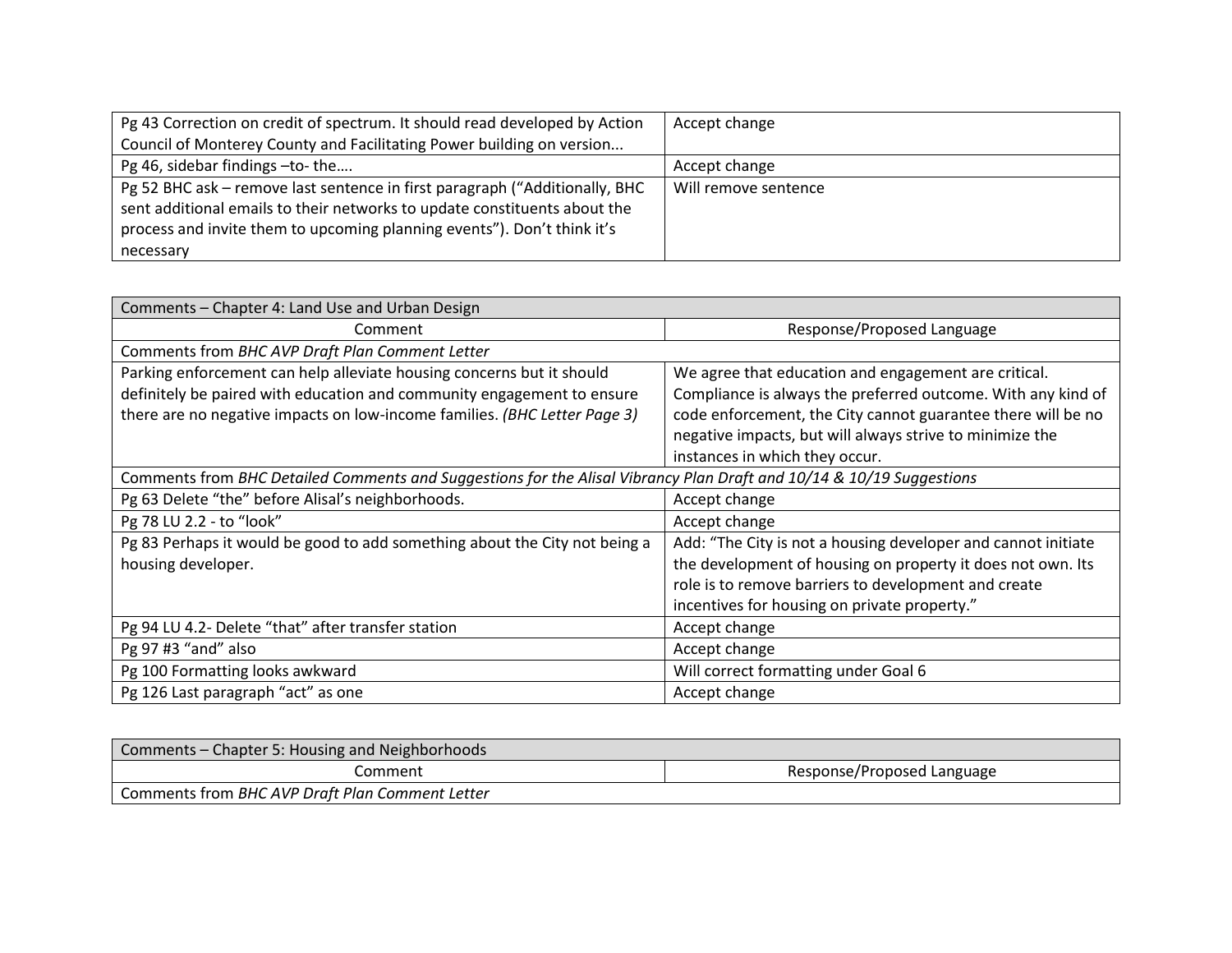| The City should consider something like an "Affordable Housing Month" to                                             | Staff to add consideration as an action "HN 4.4.d - Promote        |
|----------------------------------------------------------------------------------------------------------------------|--------------------------------------------------------------------|
| share information on potential housing opportunities. (BHC Letter Page 4)                                            | Affordable Housing Month in October to highlight resources         |
|                                                                                                                      | and housing opportunities." October is nationally recognized       |
|                                                                                                                      | Affordable Housing Month.                                          |
| Closely related to the H2A housing topic and displacement, the City                                                  | Add action: Explore adopting an appropriate assessment tool        |
| should adopt best practices to actively counteract gentrification. This can all                                      | to evaluate policies that may accelerate displacement and          |
| be augmented with the use of a racial equity impact assessment tool, which                                           | provide analysis to inform decision makers. Address that there     |
| would help the City assess how certain actions/policies can affect                                                   | are similar tools through national community development           |
| displacement. (BHC Letter Page 4)                                                                                    | organizations that may be more appropriate for analysis            |
|                                                                                                                      | regarding housing policies.                                        |
| Comments from BHC Detailed Comments and Suggestions for the Alisal Vibrancy Plan Draft and 10/14 & 10/19 Suggestions |                                                                    |
| Pg 134 There is a generalization that the community is open to higher                                                | Word "engagement" will be added between "community" and            |
| density. It was primarily the steering committee and those whom attended                                             | "process" to demonstrate this is what we heard through             |
| the Land Use Workshop                                                                                                | outreach activities versus a general statement.                    |
| Pg 137 First paragraph lack of clarity around dangerous buildings - what are                                         | One of four types of violations from property maintenance          |
| the health and safety violations?                                                                                    | code. This type of violation occurs when there is damage or a      |
|                                                                                                                      | hazard that makes the building structurally unsafe to occupy.      |
|                                                                                                                      | This could include, but is not limited to, illegal wiring, partial |
|                                                                                                                      | collapse, tarped holes in the roof, etc. (We can clarify this in   |
|                                                                                                                      | the narrative.)                                                    |
| Pg 138 Is it truly the neighborhood of choice, or the only option?                                                   | Will remove that language.                                         |
| Pg 138 last sentence seems incomplete/missing a period                                                               | Will add "Median Income."                                          |
| Pg 143 Could a sidebar on housing co-op and land trust be added?                                                     | Will incorporate definitions.                                      |
| Pg 145 Use safety instead of comfort - makes it seem like a luxury (3.1)                                             | Accept change                                                      |
| Pg 145 Expand on boarding houses and how they're regulated. Section                                                  | Change last sentence of first paragraph under 3.1 on page 145      |
| around "subletting to multiple families in a home or unit meant for one"                                             | to: "Some people take advantage of this need by illegally          |
| contradicts previous sentences. Families don't have an option.                                                       | converting attics, garages, or other spaces into dwelling areas    |
|                                                                                                                      | unfit for human habitation."                                       |
| Pg 146 recent housing developments - 2 periods after Salinas. " designed                                             | Delete extra period.                                               |
| carefully and with the public"                                                                                       |                                                                    |
| Pg 146 Be explicit about relocation assistance/temporary housing doesn't                                             | Staff will add the sentence to clarify role of relocation          |
| currently exist. City cannot connect residents to temporary housing.                                                 | assistance to improve rental housing. Consistent with Action       |
|                                                                                                                      | HN 2.2 c, adopting a relocation assistance program in              |
|                                                                                                                      | conjunction with addressing rental housing conditions is           |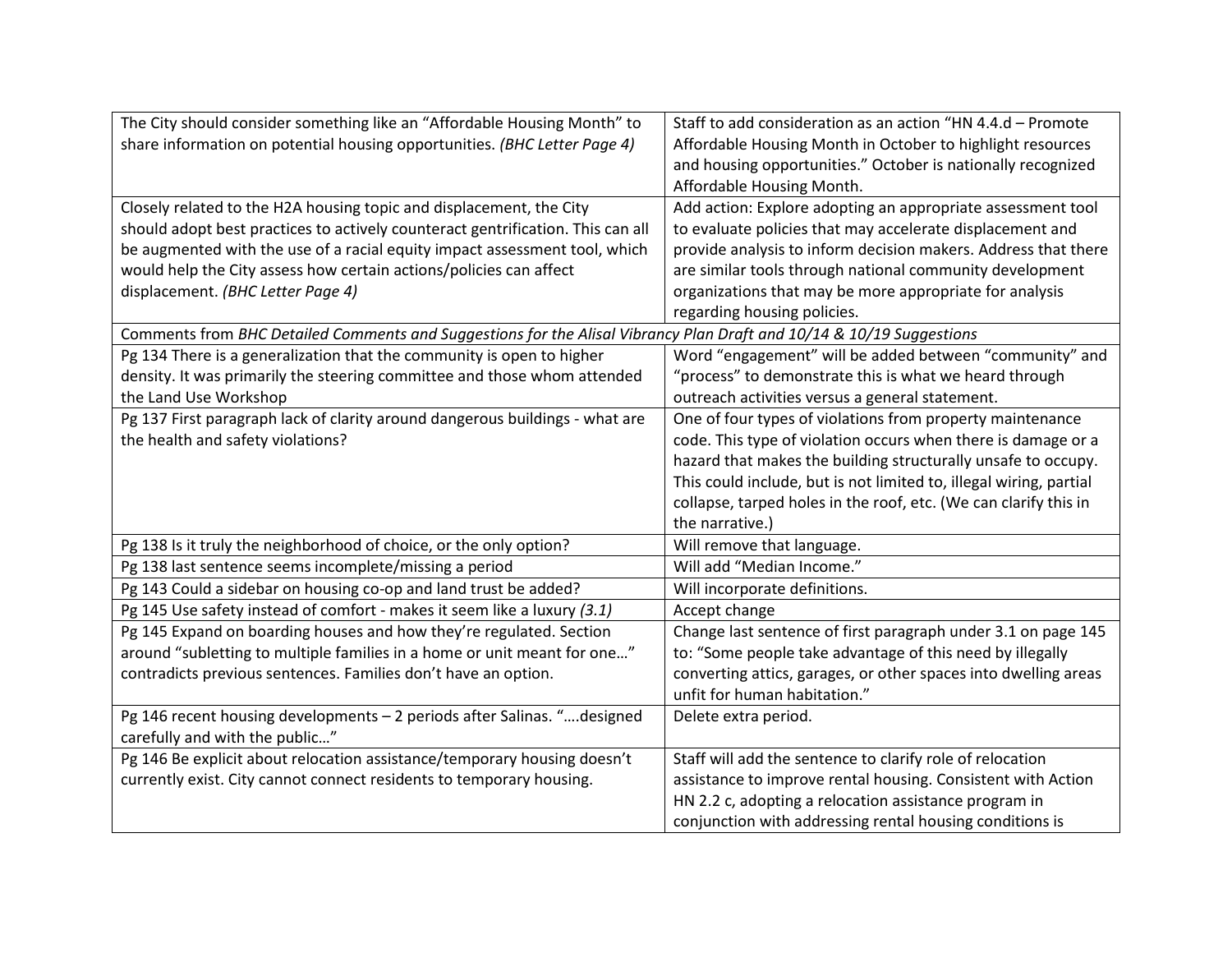|                                                                       | necessary to provide a funding mechanism for temporary          |
|-----------------------------------------------------------------------|-----------------------------------------------------------------|
|                                                                       | housing while repairs are being made. Without such a            |
|                                                                       | mechanism, the City's ability to provide temporary housing is   |
|                                                                       | severely limited.                                               |
| Pg 150 Last sentence mentioning local property ownership comes out of | Change to: "Similarly, programs oriented around improving       |
| nowhere, the paragraph before does not set the right context.         | energy efficiency helps manage utility costs and helps families |
|                                                                       | increase housing affordability and stability."                  |
| Pg 150 Receivership not fully explained.                              | Will incorporate definition                                     |
| Pg 152 Rephrase "worst" offenders to frequent.                        | Change to "most serious violations"                             |
| Pg 154 1.3d - Contractors                                             | Change "contactors" to "contractors"                            |
| Pg 155 1.4e Steering Committee wasn't interested in tour. What is the | Add to end of action description: "to provide input into        |
| purpose of the tour?                                                  | future housing policy and development projects"                 |
| Pg 158 3.1.c sentence sounds awkward. "Missing" resources?            | Add "resources"                                                 |
| Pg 159 extra 'in'                                                     | Accept change                                                   |
| Pg 166 second paragraph delete 'the' before 'consistently'            | Accept change                                                   |

| Comments - Chapter 6: Economic and Workforce Development                               |                                                                  |
|----------------------------------------------------------------------------------------|------------------------------------------------------------------|
| Comment                                                                                | Response/Proposed Language                                       |
| Comments from BHC AVP Draft Plan Comment Letter                                        |                                                                  |
| Freelance jobs and the gig economy are emphasized and a bit romanticized               | Staff will add language around the circumstances and risks       |
| under ED Goal 5. It is important to differentiate between freelance work and           | around the increase in gig employment.                           |
| work that's your only option because of your legal status. It can be a new             |                                                                  |
| economic opportunity for many but for a large sector of the population it is           |                                                                  |
| the only means of employment. (BHC Letter Page 5)                                      |                                                                  |
| Although it is mentioned in the plan, it is important to                               | Staff will change to: "and re-establish a façade improvement     |
| be explicit about what "matching" means in regards to financial assistance             | program in the Alisal that funds at least fifty percent (50%) of |
| related to a façade program. The working group agreed to a 50/50 incentive             | façade improvements. " in the narrative and related action (ED   |
| but it's worth adding the possibility of additional support above 50%.                 | (1.3.a)                                                          |
| Comments from BHC Detailed Comments and Suggestions for the Alisal Vibrancy Plan Draft |                                                                  |
| Pg. 174 Ciclovía Salinas                                                               | Accept change                                                    |
| Pg 177 Brain drain quote doesn't make sense.                                           | Change to: "I would say college grads believe that there aren't  |
|                                                                                        | many job opportunities in Salinas, based on their degree."       |
| Pg 183 "Ethnic" can be removed. Unnecessary.                                           | Accept change (bottom of 2.4 paragraph)                          |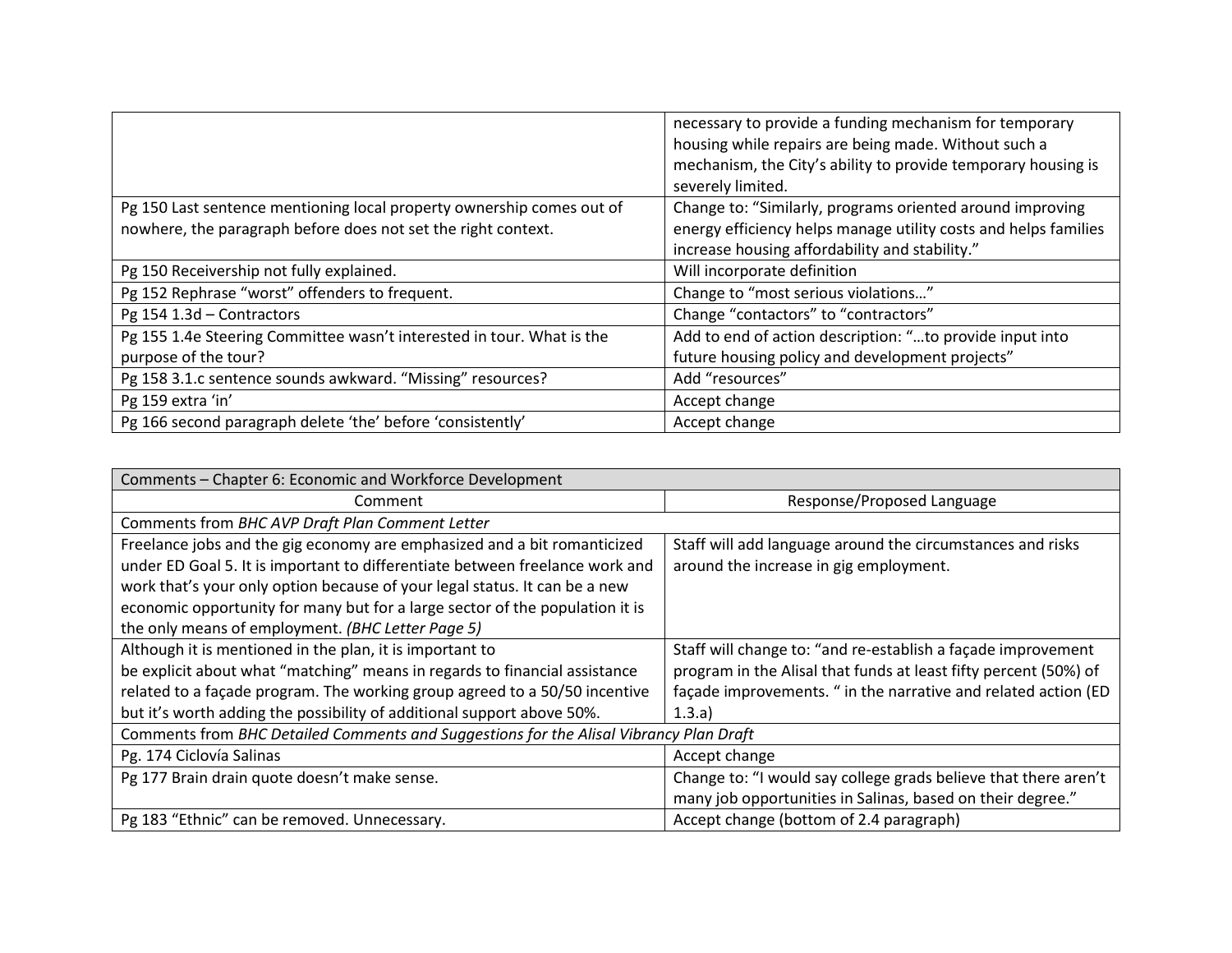| Pg 188 Paragraph under goal 5 and 5.1 are the same                              | Will replace paragraph under Goal 5 with intended language.                                                                                                                                                     |
|---------------------------------------------------------------------------------|-----------------------------------------------------------------------------------------------------------------------------------------------------------------------------------------------------------------|
| Pg 189 ED 5.3: 28% seems very low. Is this out of all residents or just adults? | Change to: "according to 2017 ACS data the percentage of<br>civilians 16 and up employed in agriculture in the census tracts<br>that are in or intersect the study NRSA portion of the planning<br>area is 51%" |
| Pg 194 ED 1.1d Add school districts under the dept/org section.                 | Accept change                                                                                                                                                                                                   |
| Pg 195 Add BHC and County on Department/Org section                             | Accept change                                                                                                                                                                                                   |

| Comments - Chapter 7: Community Health and Safety                                                                                                                                                                                                                                                                                                                                                                               |                                                                                                                                                                                                                                                                                                                                                                                                                                                                                                                                                                                                                                              |  |
|---------------------------------------------------------------------------------------------------------------------------------------------------------------------------------------------------------------------------------------------------------------------------------------------------------------------------------------------------------------------------------------------------------------------------------|----------------------------------------------------------------------------------------------------------------------------------------------------------------------------------------------------------------------------------------------------------------------------------------------------------------------------------------------------------------------------------------------------------------------------------------------------------------------------------------------------------------------------------------------------------------------------------------------------------------------------------------------|--|
| Comment                                                                                                                                                                                                                                                                                                                                                                                                                         | Response/Proposed Language                                                                                                                                                                                                                                                                                                                                                                                                                                                                                                                                                                                                                   |  |
| Comments from BHC AVP Draft Plan Comment Letter                                                                                                                                                                                                                                                                                                                                                                                 |                                                                                                                                                                                                                                                                                                                                                                                                                                                                                                                                                                                                                                              |  |
| One of this chapter's limitations is its narrow<br>definition of safety. To be able to fully encompass what safety means<br>to the Alisal community, the concept of 'public safety' needs to be<br>expanded beyond law, fire and code enforcement. Furthermore,<br>there's a recurring notion that strengthening the relationship<br>with public safety officers improves "health and safety for all." (BHC<br>Letter Page 5-6) | Staff will reframe introduction to reflect that the definition of health<br>and safety transcends law, fire, and code enforcement. For this<br>reason, it is woven throughout this plan, as land use, design, housing<br>and neighborhoods, infrastructure, transportation, social services,<br>and recreational programming are all elements of a healthy and safe<br>community. This chapter focuses on building safer neighborhoods,<br>promoting healthy lifestyles and improving access to health programs<br>and services. The introduction will also reference Chapter 9, as youth<br>programming is critical to violence prevention. |  |
| A more thorough definition of public safety includes a deeper<br>investment in resident leadership to create their own solutions; In<br>addition, safety is investing and valuing the role that Community<br>Based Organizations (CBOs) play in helping residents navigate<br>systems, and advocate to increase their access to these areas. (BHC<br>Letter Page 6)                                                             | See YAP 1.2 and YAP 3 for more on the role of CBOs in health and<br>safety. Staff will add summary language on CBOs and cross-reference<br>in Section HS 3.1.                                                                                                                                                                                                                                                                                                                                                                                                                                                                                |  |
| Similarly, under HS Goal 5, the City's role needs to be more explicit as<br>far as influence in removing barriers when it comes to access to<br>healthcare services. (BHC Letter Page 6)                                                                                                                                                                                                                                        | Staff will add language about the City's role in supporting and<br>advocating for barrier removal and reiterate that it is not a healthcare<br>provider, but that this Plan includes a community-wide vision and<br>scope.                                                                                                                                                                                                                                                                                                                                                                                                                   |  |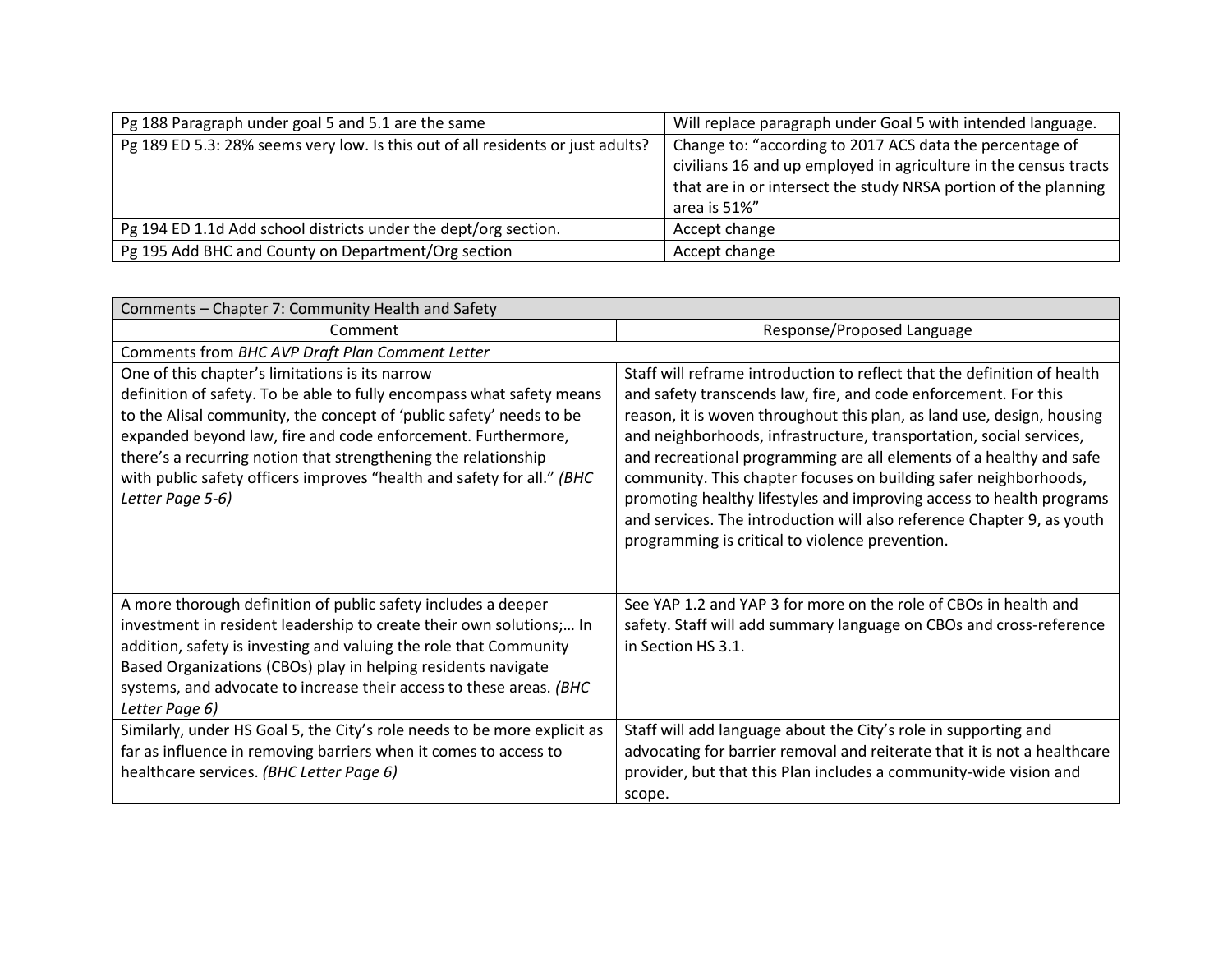| The narrative under the Guiding Principle "Healthy and Safe                | Change language to: "Improving the quality of the physical            |
|----------------------------------------------------------------------------|-----------------------------------------------------------------------|
| Community" stating, "building resident capacity and strengthening          | environment is a key component of a healthy community. Building       |
| relationships between public safety officers will empower residents        | resident capacity will empower residents to take a leadership role in |
| to take a leadership role in the future of their community," sets a        | the future of their community."                                       |
| false narrative that strengthening relationships with officers will lead   |                                                                       |
| to resident empowerment and a safer community. This is not to say          |                                                                       |
| that building a relationship with public safety officers is not important  |                                                                       |
| but it is not a means of empowerment. (BHC Letter Page 6)                  |                                                                       |
| Environmental injustice is not thoroughly explored in this chapter and     | Staff will add language to address pesticides. We have to do an       |
| given the Alisal is in the state's 75th percentile for pesticide use, more | environmental justice element that we could review this issue more    |
| should be said around its repercussions on the community. The City         | thoroughly and citywide.                                              |
| should consider supporting efforts of organizations such as                |                                                                       |
| Californians for Pesticide Reform to decrease pesticide exposure to        |                                                                       |
| families within the East Salinas and city-wide. (BHC Letter Page 7)        |                                                                       |
| Goal HS 3.3 talks about the role of police in building trusting and        | Staff will add sidebar on La Cultura Cura.                            |
| transparent relationships to create a safer community. This is another     |                                                                       |
| area where CBO's ongoing work helps support community leadership           |                                                                       |
| and cohesion, which ultimately prevents violence by addressing the         |                                                                       |
| root causes. Community-based policing should not be highlighted as         |                                                                       |
| the only best practice. Culturally relevant practices, such as the La      |                                                                       |
| Cultura Cura curriculum are examples of best practices not                 |                                                                       |
| undertaken by police. (BHC Letter Page 7)                                  |                                                                       |
| Under Goal HS 3.1 community engagement is mentioned through                | In Goal 3 staff will refine language to reflect strengthening police  |
| formal and informal means, which gives the impression that                 | community relations is one, but not the only strategy to empower the  |
| community members can only have influence through collaboration            | community to address crime and violence.                              |
| with law enforcement. Residents should be assured that engagement          |                                                                       |
| can happen in various forums, with various stakeholders and power is       |                                                                       |
| not limited to working with law enforcement. (BHC Letter Page 7)           |                                                                       |
| It should be outlined that racism, social injustice, poverty,              | Staff will add "that racism, social injustice, poverty,               |
| environmental injustice, economic inequities and historical                | environmental injustice, economic inequities and historical           |
| underinvestment are all propagators of trauma in the community.            | underinvestment are all propagators of trauma in the community" to    |
| Gang violence is a symptom of these inequities and not the root            | 5.1.                                                                  |
| cause of the trauma. Trauma-informed health care should continue           |                                                                       |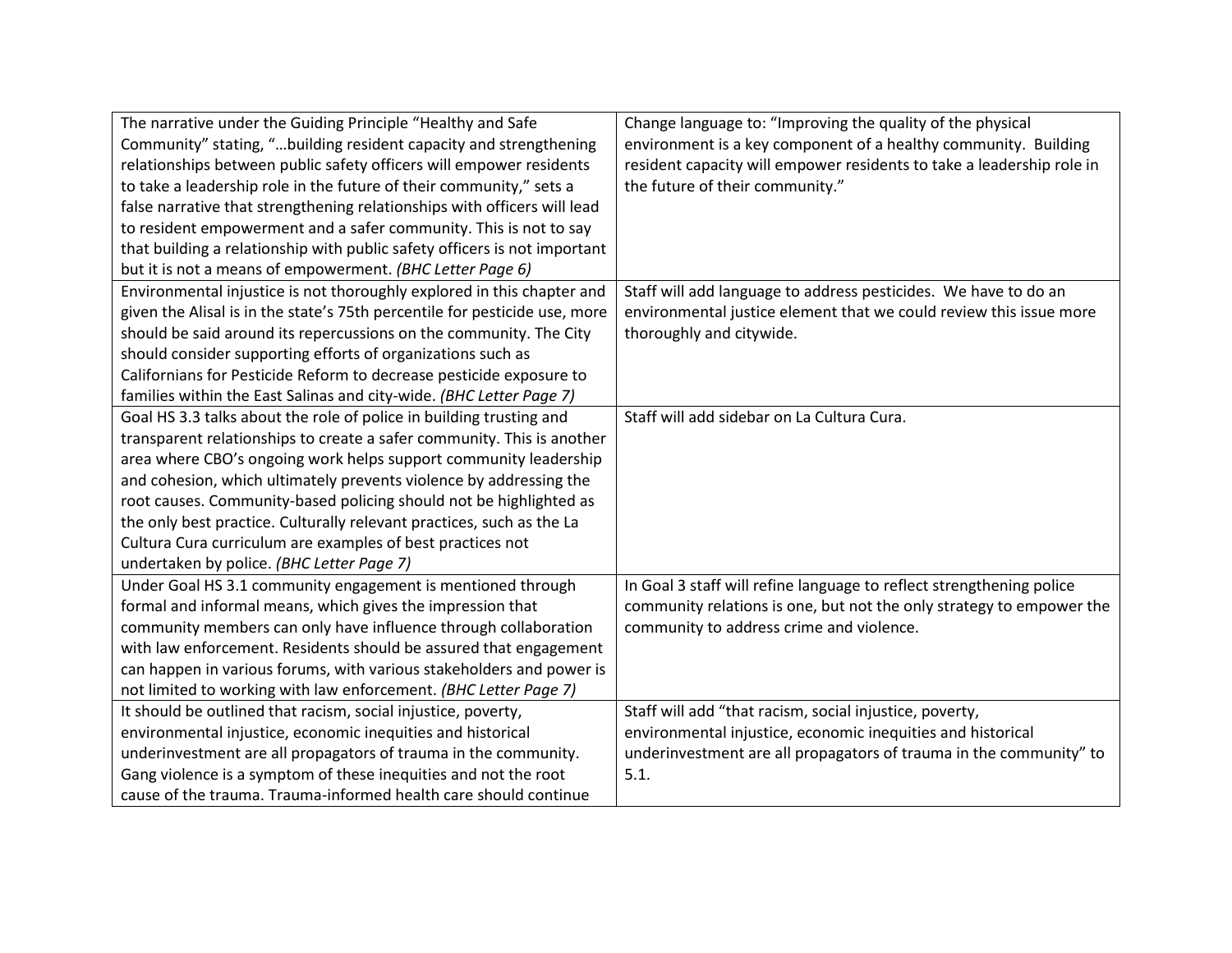| to be promoted to assist in both physical and mental health services.                                                                                                                                                                                                    |                                                                                                                                                                                                                            |
|--------------------------------------------------------------------------------------------------------------------------------------------------------------------------------------------------------------------------------------------------------------------------|----------------------------------------------------------------------------------------------------------------------------------------------------------------------------------------------------------------------------|
| (BHC Letter Page 7)<br>Comments from BHC Detailed Comments and Suggestions for the Alisal Vibrancy Plan Draft and 10/14 & 10/19 Suggestions                                                                                                                              |                                                                                                                                                                                                                            |
| Pg 216 Economic Prosperity - Add system impacted residents                                                                                                                                                                                                               | Staff will add to second sentence                                                                                                                                                                                          |
| Pg 218 3rd paragraph has repetition                                                                                                                                                                                                                                      | Will revise                                                                                                                                                                                                                |
| Pg 219 What does resident capacity mean? Capacity for what?                                                                                                                                                                                                              | Comment unclear. No reference to capacity on identified page.                                                                                                                                                              |
| Pg 223                                                                                                                                                                                                                                                                   |                                                                                                                                                                                                                            |
| Rephrase to say finally partnership across businesses, CBO's,<br>and residents can develop and implement effective strategies                                                                                                                                            | Accept change<br>$\bullet$                                                                                                                                                                                                 |
| Pg 227<br>Community-based policing should include more interaction<br>$\bullet$<br>on a daily basis not just during events/ cafecitos<br>3.2 health and safety issues and solutions<br>$\bullet$<br>Add: initiatives that foster safety, inclusion, prevention           | Daily interactions are a tenet of community-based policing<br>$\bullet$<br>best practices; staff will add clarifying language.<br>Will add to first sentence.<br>$\bullet$<br>Will add prevention to last sentence in 3.2. |
| Pg 229 Unfamiliarity with the health care system - change to $\rightarrow$ lack<br>of a human centered healthcare system                                                                                                                                                 | Will change that section of the sentence to "lack of human-centered<br>healthcare and unfamiliarity with the current system"                                                                                               |
| Pg 236<br>Salinas Connect should be available in Spanish as well as the<br>toolkit.<br>3.1a Missing neighborhood and community services and<br>$\bullet$<br>public works in the department orgs, most of these efforts<br>align better with those departments not police | Will clarify that toolkit/Salinas Connect should be available in<br>$\bullet$<br>Spanish<br>Will add LCS to Department/Org                                                                                                 |
| Pg 237<br>3.2c Need to be explicit on City's capacity on restorative<br>$\bullet$<br>justice programs. Dept/Org<br>needs to include community-based organizations, library and<br>$\bullet$<br>community services.                                                       | Add "Through partnerships," to second sentence of 3.2.c<br>Will add CBOs and LCS to Department/Org list                                                                                                                    |
| Pg 237 3.2a add CBOS to Dept/Org                                                                                                                                                                                                                                         | Accept change                                                                                                                                                                                                              |
| 3.2c Dept/Org needs to include community-based organizations,<br>library and community services.                                                                                                                                                                         | Accept change                                                                                                                                                                                                              |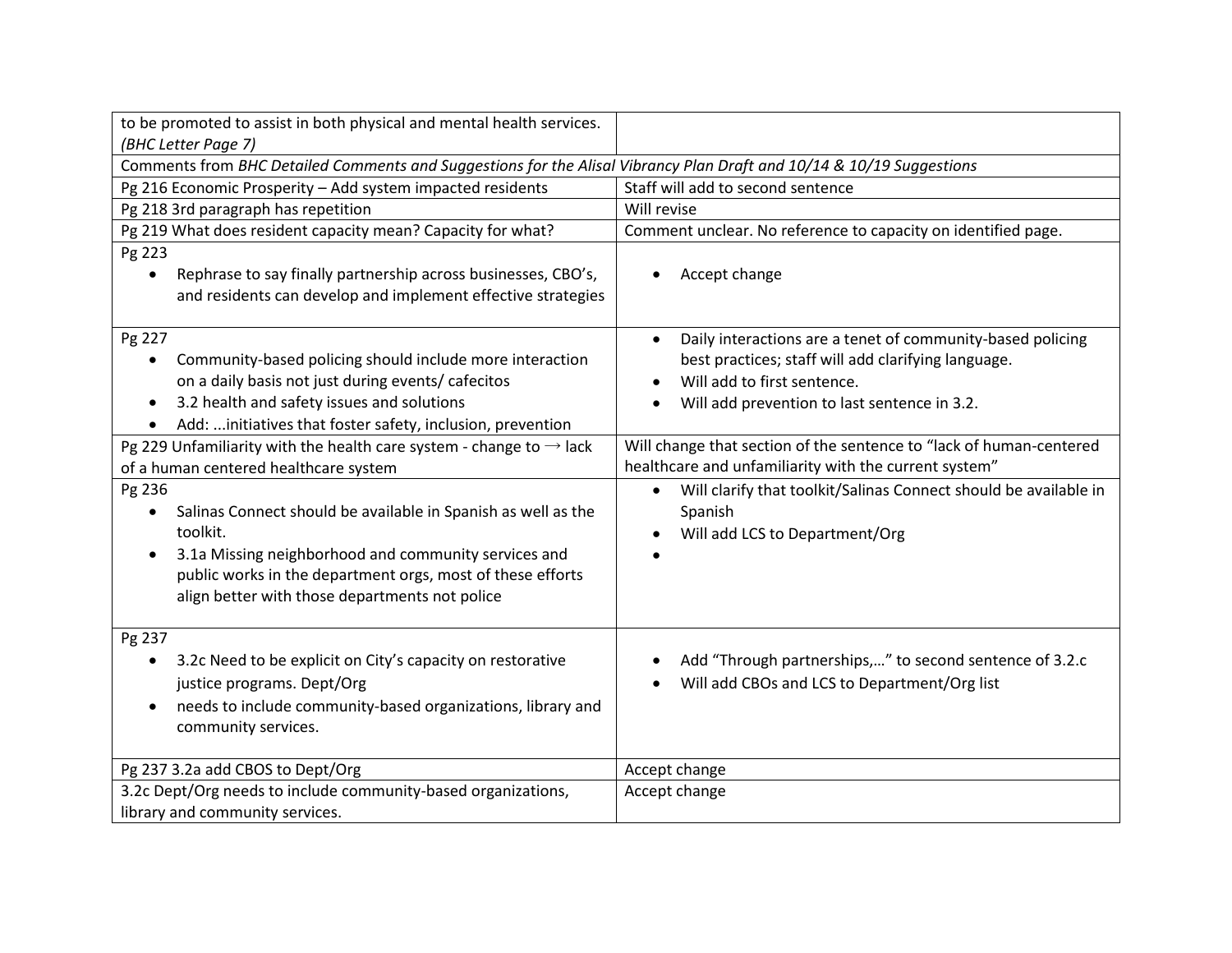| Pg 238<br>Develop more opportunities for positive engagement<br>between public safety officers and Alisal community<br>3.3 d Language liaison should be moved to quality of life.<br>Remove from police department. This should be a city wide<br>liaison, not secluded to one department<br>3.3 e. Community forums for the purpose of learning<br>$\bullet$<br>exchange/relationship building not to report crime.                                     | Will remove "the" before "Alisal"?<br>Modify action description: "communicate with City<br>employees, including"<br>Will reframe action                                                                                                                                                                                                                                                                          |
|----------------------------------------------------------------------------------------------------------------------------------------------------------------------------------------------------------------------------------------------------------------------------------------------------------------------------------------------------------------------------------------------------------------------------------------------------------|------------------------------------------------------------------------------------------------------------------------------------------------------------------------------------------------------------------------------------------------------------------------------------------------------------------------------------------------------------------------------------------------------------------|
| Pg 238 3.3.a extra space between community review                                                                                                                                                                                                                                                                                                                                                                                                        | Accept change                                                                                                                                                                                                                                                                                                                                                                                                    |
| 3.3.d Extra space after safety?                                                                                                                                                                                                                                                                                                                                                                                                                          | Accept change                                                                                                                                                                                                                                                                                                                                                                                                    |
| 3.3.f missing space on top, no period after policies,                                                                                                                                                                                                                                                                                                                                                                                                    | Accept change                                                                                                                                                                                                                                                                                                                                                                                                    |
| Pg 239<br>3.3.f Missing the experience of residents in the description,<br>$\bullet$<br>how do they experience public safety<br>3.3 g Add County under department/org (second bullet item)<br>$\bullet$<br>3.3 h should change to library and community services<br>$\bullet$<br>3.3 i GRE training change the department/org to City<br>$\bullet$<br>Include: center healing in racial equity practice and cultural<br>humility<br>3.3 j change to City | Will add to action description<br>Will include County in Department/Org (3.3g)<br>Will include City in 3.3.i Department/Org and change first<br>$\bullet$<br>sentence of 3.3.i to "Ensure that all City staff, including public<br>safety officers,". Centering healing in racial equity practice<br>and cultural humility is included in action description.<br>Will change Department/Org to City<br>$\bullet$ |
| Pg 239 matrix bigger than other pages and cuts off formatting on top                                                                                                                                                                                                                                                                                                                                                                                     | Will adjust formatting                                                                                                                                                                                                                                                                                                                                                                                           |
| Pg 240<br>Assist in making homes safer by providing free smoke and CO<br>$\bullet$<br>detectors.<br>3.4 e should be restricted to fire department so it can be a 24<br>$\bullet$<br>hr assembly point.<br>3.4 f should also train interested community members<br>$\bullet$                                                                                                                                                                              | Will add similar action<br>Idea was to create places throughout the community so they<br>are easy to access. Will include consideration of fire houses as<br>24-hour points.<br>Will include community members<br>$\bullet$                                                                                                                                                                                      |
| Pg 242<br>4.1b opportunity for intergenerational teaching.<br>٠<br>4.1c should reframed to the creation of workshops<br>4.1 b and c are very similar, sound repetitive.<br>$\bullet$                                                                                                                                                                                                                                                                     | Will include in action description<br>Will include workshops in action description<br>Will combine 4.1.b and .c<br>$\bullet$                                                                                                                                                                                                                                                                                     |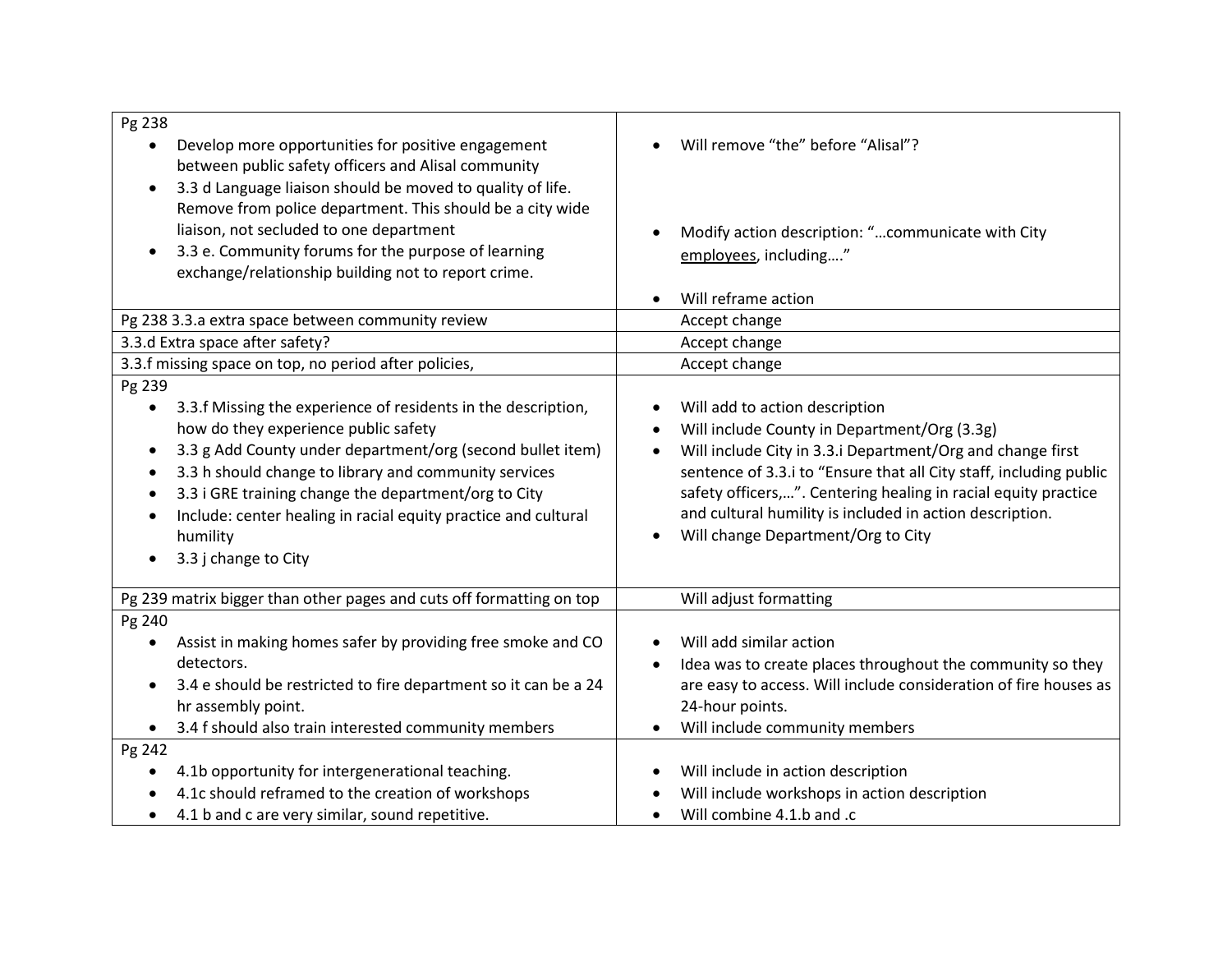| Pg 248 |                                                                                                                                                                                                           | Will remove 'education', as that implies the dialogue is |
|--------|-----------------------------------------------------------------------------------------------------------------------------------------------------------------------------------------------------------|----------------------------------------------------------|
|        | public safety education policies and procedures $\rightarrow$ makes is<br>seem like the community is the only one that is learning<br>when the culture of the police department is what needs to<br>shift | limited to outreach, not actual policy.                  |
|        | It is not "key to building the relationship" what is key to<br>building the relationship is an analysis of the department and<br>its policies and an accountability of that practice                      |                                                          |

| Comments - Chapter 8: Transportation and Infrastructure                                |                            |  |  |
|----------------------------------------------------------------------------------------|----------------------------|--|--|
| Comment                                                                                | Response/Proposed Language |  |  |
| Comments from BHC AVP Draft Plan Comment Letter                                        |                            |  |  |
| Though vehicular safety was less emphasized in the engagement,                         | Will add as TI 1.4.d       |  |  |
| restriping traffic lanes and painting designated fire lanes, are also                  |                            |  |  |
| necessary measures to ensure pedestrian safety. (BHC Letter Page 8)                    |                            |  |  |
| Comments from BHC Detailed Comments and Suggestions for the Alisal Vibrancy Plan Draft |                            |  |  |
| Pg 260 Lower case "investment"                                                         | Accept change              |  |  |

| Comments - Chapter 9: Art, Youth, Parks and Enrichment (Quality of Life)                                                                                                                                                                                                                                                                   |                                                                                                                                                                                                                                                                                  |  |  |  |
|--------------------------------------------------------------------------------------------------------------------------------------------------------------------------------------------------------------------------------------------------------------------------------------------------------------------------------------------|----------------------------------------------------------------------------------------------------------------------------------------------------------------------------------------------------------------------------------------------------------------------------------|--|--|--|
| Comment                                                                                                                                                                                                                                                                                                                                    | Response/Proposed Language                                                                                                                                                                                                                                                       |  |  |  |
| Comments from BHC AVP Draft Plan Comment Letter                                                                                                                                                                                                                                                                                            |                                                                                                                                                                                                                                                                                  |  |  |  |
| Nevertheless, it is a strong assumption to say a stable relationship<br>with a caring adult will deter youth from gang activity and youth<br>violence (Goal YAP 1.3). It is one of various strategies needed to<br>ensure youth feel safe and supported in their community. (BHC Page<br>9)                                                | Change to: "A stable relationship with a caring adult who models<br>nonviolence is a key strategy towards helping youth make better<br>decisions in their lives, including their involvement in violence, and<br>ensuring that they feel safe and supported in their community." |  |  |  |
| Furthermore, it is also an assumption to attribute "a large" part of<br>CASP's work as the reason for lowering aggravated assaults involving<br>youth. There are many other CBO's in the community that have been<br>supporting youth and families in the community and that have<br>contributed to a safer community. (BHC Letter Page 9) | Change to: "Thanks in large part to this work, and the work of other<br>dedicated CBOs in the community"                                                                                                                                                                         |  |  |  |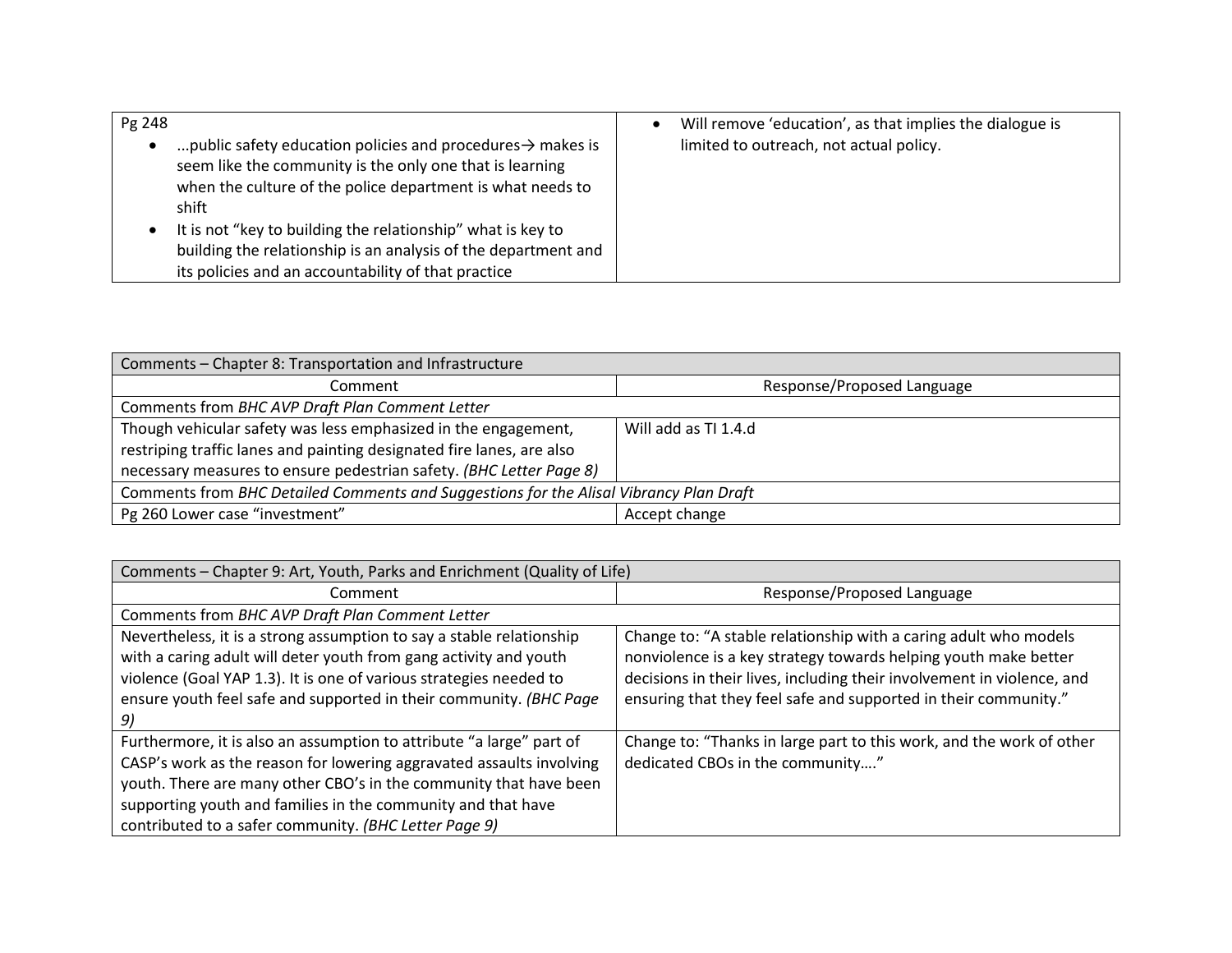| The City should leverage the opportunity of partnering on the                          | Add to end of action YAP 5.1.d - "and other community spaces, such       |  |  |  |
|----------------------------------------------------------------------------------------|--------------------------------------------------------------------------|--|--|--|
| development of the Sanborn Ranch House in Acosta Plaza to further                      | as the future Sanborn House"                                             |  |  |  |
| implement these priorities. (BHC Letter Page 10)                                       |                                                                          |  |  |  |
| Comments from BHC Detailed Comments and Suggestions for the Alisal Vibrancy Plan Draft |                                                                          |  |  |  |
| Pg 285 It's not misinformation it's a lack of information                              | Will change to "lack of information"                                     |  |  |  |
| Pg 290 There are 3 family resource centers not 4                                       | Accept change                                                            |  |  |  |
| Pg 291 Add: Tonatiuh Danzantes del Quinto Sol is a folklorico group                    | Will add them to the sidebar                                             |  |  |  |
| that shares Mexico's culture through dance supporting adults and                       |                                                                          |  |  |  |
| young children in the Alisal Union School district.                                    |                                                                          |  |  |  |
| Pg 292 1st paragraph- The spectrum of community engagement                             | Accept change                                                            |  |  |  |
| adopted by the AVP                                                                     |                                                                          |  |  |  |
| Pg 293 Add BHC CPTED internship under YAP 1.1.                                         | Will add to list of examples in last paragraph                           |  |  |  |
| Pg 296                                                                                 | • Change to "All future engagement in the Alisal and City of             |  |  |  |
| Bottom of section YAP 2.2 - All city engagement should follow                          | Salinas needs to follow this as a model".                                |  |  |  |
| this model not just the Alisal                                                         |                                                                          |  |  |  |
| "Critical to ensure future engagement efforts establish clear                          | Accept change.                                                           |  |  |  |
| goals, embrace transparency by always thoroughly                                       |                                                                          |  |  |  |
| documenting input and evaluate process- and participants                               |                                                                          |  |  |  |
| also must feel appreciated and therefore formal recognition                            |                                                                          |  |  |  |
| is a must.                                                                             |                                                                          |  |  |  |
| Pg 296 Goals are misnumbered, there are two 2.2s.                                      | Will correct numbering                                                   |  |  |  |
| In the second 2.2 ciclovía is missing the accent.                                      | Accept change                                                            |  |  |  |
| Pg 297 Paragraphs repeated under YAP 3 and YAP 3.1                                     | Will replace repeated language under 3.1                                 |  |  |  |
| Pg 298 Sidebar: Grant also for youth leadership development                            | Will add to sidebar                                                      |  |  |  |
| Pg 304 Last sentence- delete "and" before policies                                     | Accept change                                                            |  |  |  |
| Pg 307 YAP 6.3 can we be more explicit about green grass? Or is that                   | Change to: "maintaining paths, healthy vegetation". "Green" grass        |  |  |  |
| what is meant by "planting"?                                                           | is not always possible or a sustainable use of resources due to the      |  |  |  |
|                                                                                        | amount of water necessary and drought conditions.                        |  |  |  |
| Pg 311 YAP 1.2 Add something on Ag and pesticide use.                                  | Staff will add action here or in Community Health and Safety             |  |  |  |
| Pg 313 It would be great to include culturally relevant healing and                    | Change last sentence of Action YAP 1.3.a to - Investing significantly in |  |  |  |
| informed practices to YAP 1.3b-1.3d                                                    | investment program, including culturally relevant and healing-           |  |  |  |
|                                                                                        | informed practices, is the "                                             |  |  |  |
| Pg 314                                                                                 |                                                                          |  |  |  |
|                                                                                        | Accept change                                                            |  |  |  |